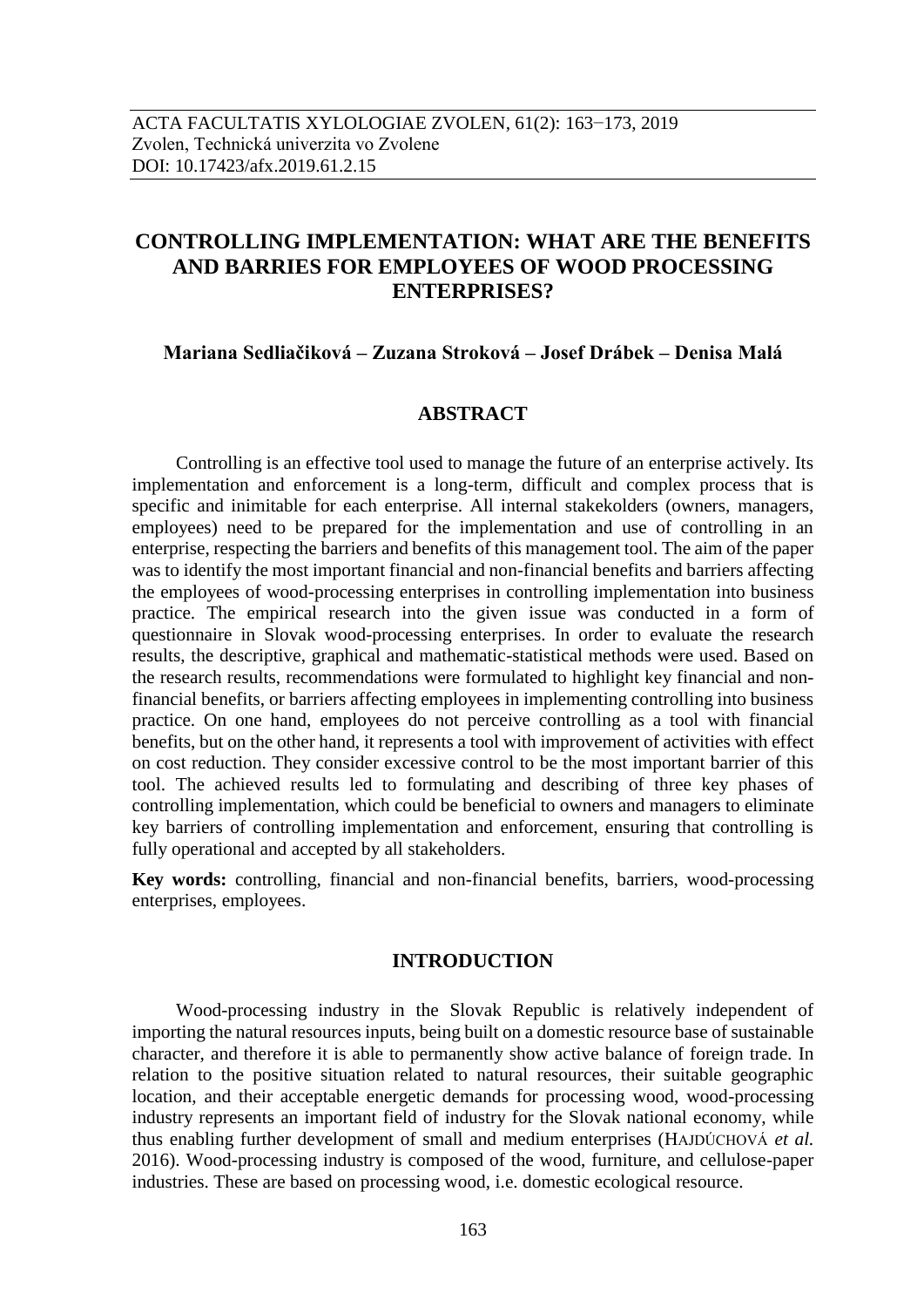According to VUKO and OJVAN (2013), JELAČIĆ *et al.* (2015) and TODOROVIĆ-DUDIĆ *et al.* (2017) managing business successfully in dynamic environment requires effective controlling system. Controlling is the process of defining objectives, planning and management control so that every decision maker can act in accordance with agreed objectives. Controlling function as a separate department contributes business efficiency trough ensuring transparency of business result and business processes. Controlling takes place when manager and controller cooperate. The role of controlling, not only financial, is to actively manage the future of the enterprise on the basis of information about its future development, including knowledge of past enterprise development (SEDLIAČIKOVÁ 2011). Controlling as a tool of enterprise control subserve specified responsibilities and function like advisory, control and coordination (ŠATANOVÁ – POTKÁNY 2004).

According to SEDLIAČIKOVÁ (2018), psychological aspects of controlling define relations, feelings, opinions, or an imagination of people about controlling, while thus creating the base and foundations for establishing the real form of this tool. Realizing these factors enables more effective activity of the controller, and understanding the behaviors and feelings of the people involved. Between the controller, managers, and employees who are the recipients of the controller's information and recommendations, there exist six psychological rules (aspects), which must be accepted and applied in the enterprise with regard to the effectiveness of its implementation and enforcement within the enterprise. Among this belong: motivation, feedback, communication, building trust, enforcing, and change (WANICZEK 2002, ESCHENBACH 2004, ŠATANOVÁ *et al*. 2015).

According to KLEMENTOVÁ (2017) for the implementation and use of controlling in an enterprise, it is necessary to prepare all internal stakeholders, respecting the perception of barriers and benefits of this management tool. The perception of psychological factors is important specifically for employees, managers and enterprise owners. Successful implementation of controlling is also conditional on the positive direction of employees, which leads to more efficient performance, growth of economic result and fulfillment of financial plans.

According to SEDLIAČIKOVÁ *et al.* (2015) and JÁNSKÁ *et al.* (2017), the financial benefits of controlling implementation include mainly the growth of profit, enterprises ROI growth, and increased enterprise value. HAVLÍČEK (2015) and RATANOVÁ *et al.* (2011) highlight the non-financial benefits of controlling implementation such as improvement of processes performance with the effect on cost reduction.

The aim of the paper is to determine the key financial and non-financial benefits and barriers that affect employees of wood-processing enterprises related to controlling implementation into practice.

# **METHODOLOGY**

The research was focused on analyzing the financial and non-financial benefits and barriers that affect employees in implementing controlling into an enterprise. Data collection was carried out through a survey of wood-processing (WPI) enterprises in Slovakia. The contents of the first part of the questionnaire were sorting questions focused on the size of the business, the duration of the activity and the legal form of an enterprise. The second part of the questionnaire focused on general information of controlling, the most important financial and non-financial benefits and barriers to implementing controlling into an enterprise from the employees point of view.

The respondents were contacted electronically and by phone. The size of the research sample was determined using a mathematical relationship to calculate the minimum number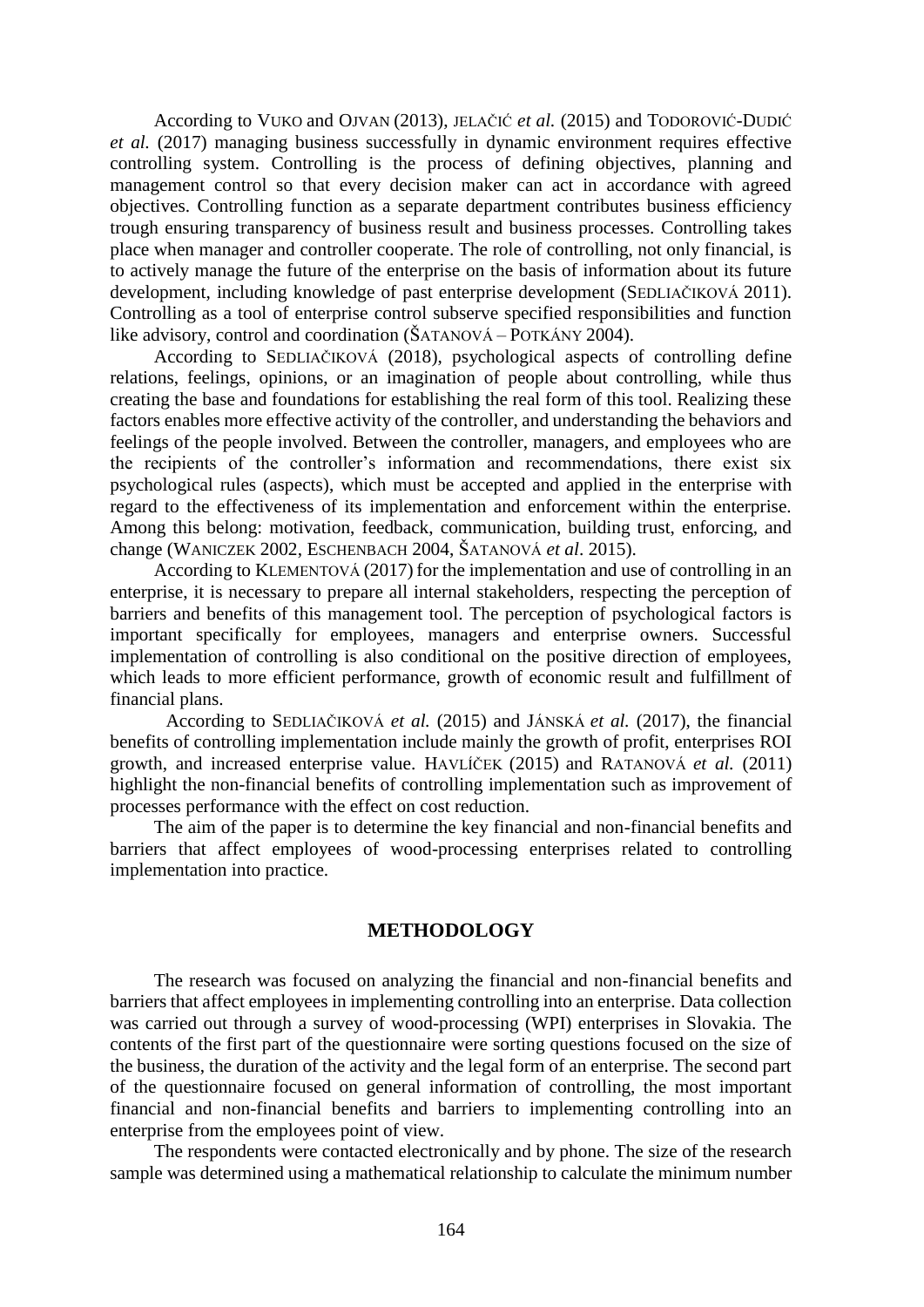of respondents involved in the survey:

$$
n \ge \frac{(z^2 \times p \times q)}{\Delta^2} \tag{1}
$$

The minimum number of respondents in the formula is n; the coefficient of reliability is z; the variables p and q show the percentages of the respondents surveyed, who know or do not know the issue, or they prefer one or the other variation. The selection of respondents was purely random and their knowledge of controlling was not known, so it was necessary to divide the respondents set in half so that the product of p and q was maximal (50% to 50%). The value *∆* represents the maximum permissible significant error (KOZEL *et al.* 2006).

The value  $z = 2$  was determined for higher research reliability (95.4%). The maximum error value for a representative sample was set at 5%. By substituting individual values into the formula, the minimum number of respondents for the reliability of research was determined by substituting individual values into the formula (KOZEL *et al.* 2006):

$$
n = \frac{2^2 \times 0.5 \times 0.5}{0.05^2} \tag{2}
$$

The survey was to consist of at least 400 respondents to research reliability. The questionnaire survey included 471 respondents out of total of 1,620 respondents (29.1%).

The research results were processed by the SPSS software. Via Friedman and Wilcoxon test hypotheses were tested:

*H1 = It was assumed that the controlling implementation into an enterprise has no financial benefit for employees.*

The first hypothesis was formulated based on positive and negative employees´ attitudes towards controlling implementation as organizational change. Resistance come from employees who are generally skeptical of initiative change (REBEKA – INDRADEVI 2015). Resistance and fear prevents them to perceive financial benefits of implementing controlling, e.g. the growth of profit, enterprises ROI growth, and increased enterprise value (JÁNSKÁ *et al.* 2017). Successful organizational change requires top management a clear explanation of how the contemplated changes can help employees to do their job's more efficiently and improve their carrier.

*H2 = It was assumed that the improvement of activities with effect on cost reduction is the most significant non-financial benefit of implementing controlling into an enterprise.*

The second hypothesis was formulated based on the claim that the most frequent nonfinancial benefit of controlling implementation is improvement of activities with effect on cost reduction (SHATALOVA *et al.* 2013).

*H3 = It was assumed that excessive control is the most significant barrier of implementing controlling into an enterprise.*

The third hypothesis was formulated based on research results, which showed that more than 50% of employees expressed concerns with implementing controlling due to excessive control from the top management, fear of not fulfilling the norms and worsening relationships in the workplace (SEDLIAČIKOVÁ *et al.* 2017).

## **RESULTS AND DISCUSSION**

The first part of the questionnaire focused on the characteristics of an enterprise. As to the size of enterprise, 61% micro and 34% small enterprises participated in the research. Medium enterprises represented 3%, and large enterprises 1% of the sample. As to the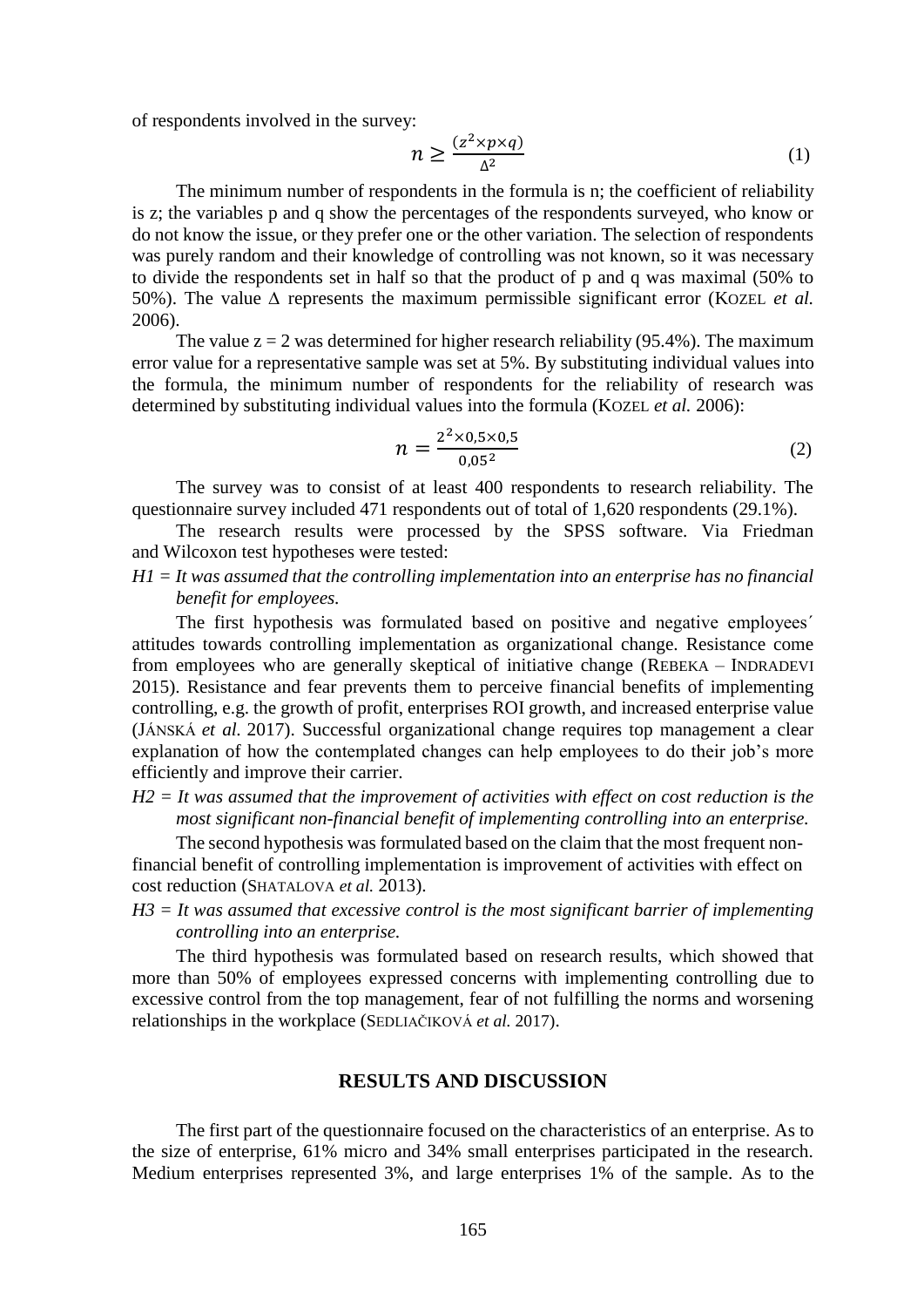market duration, 36% of respondents operated on the market for over 15 years, 25% enteprises operated less than fifteen years and 25% enterprise less than five years. Enterprises operating in the market for less than one year represented 18%. Limited liability enterprises, joint-stock enterprises and self-employed were most represented to the legal form of enterprise.

The second part of the questionnaire survey focused on general questions related to controlling, financial and non-financial benefits and barriers of implementing controlling into an enterprise. Approximately 49% of the respondents said they were active in enterprises where controlling is not implemented. A positive signal is that 31% of employees said they were operating in enterprises which planning to implement this complex management system and 14% of employees work in enterprises with controlling. In the future, we can expect a positive increase in the number of enterprises that are beginning to realize the importance of controlling.

In the case of the financial benefits of implementing controlling, respondents had a choice of five activities, where they expressed their opinion on each of them through a 3 grade rating scale. Figure 1 shows that for 72% of employees, the implementating controlling into an enteprise has no financial benefit. The graphic evaluation is connected with the evaluation of H1 statistical hypthesis.



**Fig. 1 Financial benefits of controlling.**

According to the results presented in Table 1, it can be stated that these options are not equally significant (p-level  $= 0.000$ ). Using the Wilcoxon test, the order of significance of each option was determined. Since the p-level (0.000) is lower than the chosen level of significance  $\alpha$ , it can be stated that according to employees the implementing controlling into an enterprise has no financial benefit. Based on these results, *the H1 hypothesis was confirmed.*

In the case of determining the most significant non-financial benefits, respondents had a choice of seven options, where they could express their opinion on each of them using a 3 grade rating scale. Figure 2 shows that 78% employees consider the impovement of activities with effect on cost reduction as the most significant non-financial benefit of implementing controlling into an enterprise. Other non-financial benefits, such as detecting deviations, checking the achievement of set goals, or increasing labour productivity, are roughly at the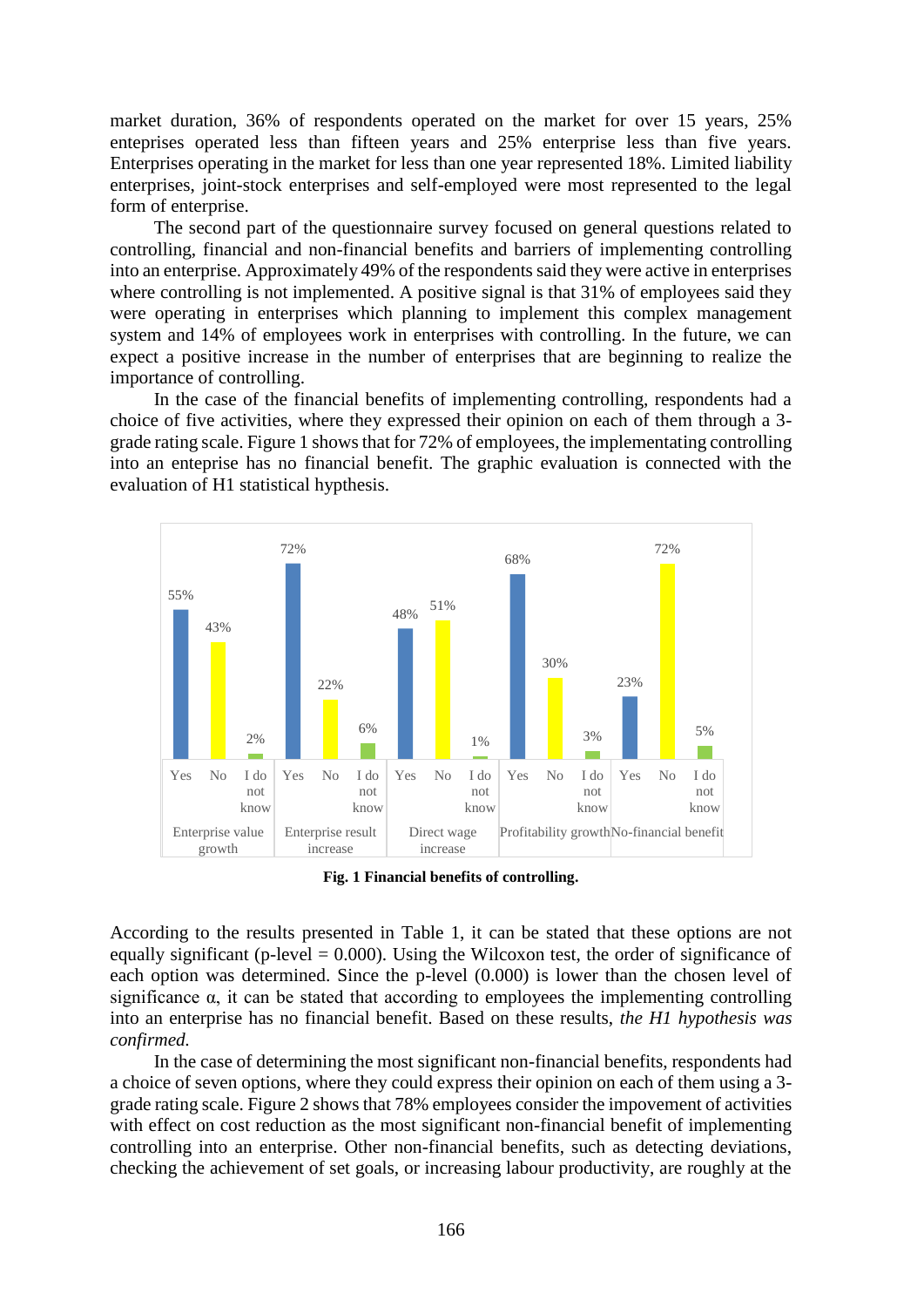same level. The graphical evaluation of the significance of non-financial benefits is closely related to the evaluation of H2 statistical hypothesis.

| <b>Friedman test</b> |         | Wilcoxon test                                                                                                                  |            |           |           |           |  |  |
|----------------------|---------|--------------------------------------------------------------------------------------------------------------------------------|------------|-----------|-----------|-----------|--|--|
| N                    | 165     | Financial<br>$b$ enefits <sup>1</sup>                                                                                          | $FB1-FB2$  | FB3–FB1   | FB4–FB3   | FB5-FB4   |  |  |
| Chi-Square           | 112.569 | Z                                                                                                                              | $-1.444^b$ | $-2.538b$ | $-1.373b$ | $-4.555b$ |  |  |
| Df                   | 4       | Asymp. Sig.<br>(2-tailed)                                                                                                      | .149       | .011      | .170      | .000      |  |  |
| Asymp. Sig.          | .000    | a. Wilcoxon Signed Ranks Test<br>b. Based on negative ranks.<br>c. Based on 10000 sampled tables with starting seed 743671174. |            |           |           |           |  |  |

**Tab. 1 Friedman and Wilcoxon test of H1 hypothesis.**



**Fig. 2 Non-financial benefits of controlling.**

The results of Friedman test (Table 2) point out that these options are not equally important (p-level  $= 0.000$ ). Subsequent use of the Wilcoxon test determined the order of significance of each option. Since the p-level (0.032) is lower than the chosen level of significance  $\alpha$ , it can be stated that according to employees the impovement of activities with effect on cost reduction is the most significant non-financial benefit of implementing controlling into an enteprise. Based on these results, *the H2 hypothesis was confirmed.*

The addressed employees consider excessive control as the most important barrier of implementing controlling into an enteprise. They fear that by implementing a complex management system, they will lose their position, change working relationships, and need further education. Employees consider the inability to carry out new activities as the least significant barrier. Despite fears of further education, they are not afraid of their eventual failure. The graphical evaluation (Figure 3) of the most significant barriers of implementing controlling into an enterprise is related to the evaluation of the H3 statistical hypothesis.

1

<sup>1</sup>FB1-enterprise value growth, FB2-enterprise result increase, FB3-direct wage increase, FB4-profitability growth, FB5-no financial benefit.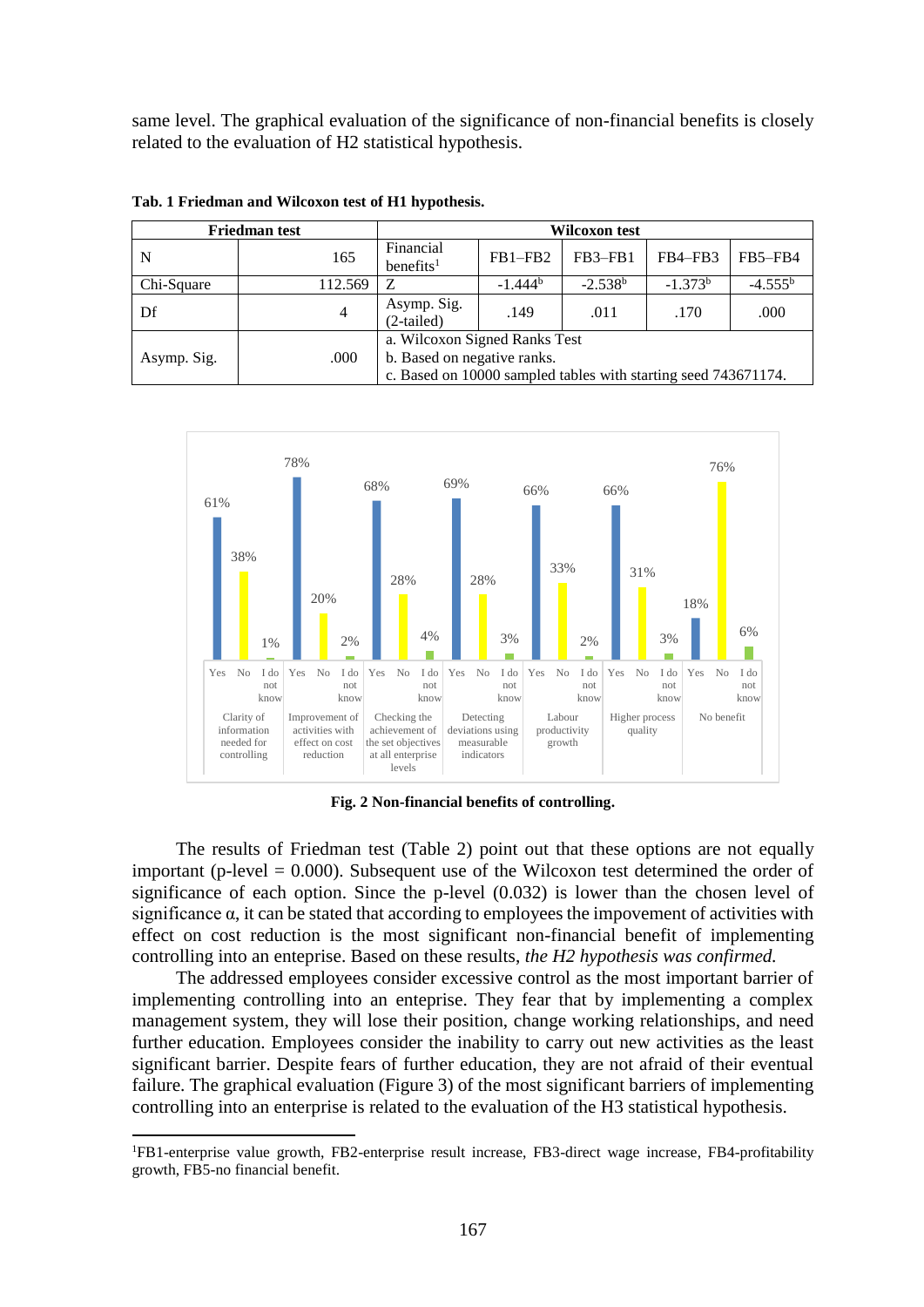| <b>Friedman test</b> |         | Wilcoxon test                                                  |                 |          |           |        |                 |  |  |
|----------------------|---------|----------------------------------------------------------------|-----------------|----------|-----------|--------|-----------------|--|--|
| N                    | 169     | Non-financial                                                  | $NF1-$          | $NF3-$   | $NF4-$    | $NF5-$ | $NF6-$          |  |  |
|                      |         | benefits <sup>2</sup>                                          | NF <sub>2</sub> | NF1      | NF3       | NF4    | NF <sub>5</sub> |  |  |
| Chi-Square           | 174.255 | Z                                                              | $-2.142b$       | $-.218b$ | $-1.043b$ | .000d  | $-1.444b$       |  |  |
| Df                   | 6       | Asymp. Sig.                                                    | .032            | .827     | .297      | 1.000  | .149            |  |  |
|                      |         | (2-tailed)                                                     |                 |          |           |        |                 |  |  |
| Asymp. Sig.          | .000    | a. Wilcoxon Signed Ranks Test                                  |                 |          |           |        |                 |  |  |
|                      |         | b. Based on negative ranks.                                    |                 |          |           |        |                 |  |  |
|                      |         | c. Based on 10000 sampled tables with starting seed 92208573.  |                 |          |           |        |                 |  |  |
|                      |         | d. The sum of negative ranks equals the sum of positive ranks. |                 |          |           |        |                 |  |  |

**Tab. 2 Friedman and Wilcoxon test of H2 hypothesis.**



**Fig. 3 The most significant barrier of controlling.**

The use of Friedman test revealed that all options are not equally important (p-level  $= 0.000$ ). Wilcoxon test showed that p-level  $(0.000)$  is lower than the chosen level of significance  $\alpha$ , which means that employees consider excessive control to be the most significant barrier of implementing controlling into an enterprise. *The H3 statistical hypothesis was confirmed.*

After summarizing and then evaluating the questionnaire survey, it can be stated that 49% employees work in wood-processing enterprises in which controlling is not implemented. The trend of inmplementing controlling into an enterprise is not so popular in the Slovak Republic as in the countries of Western Europe. The positive signal is that more and more enterprises are planning to implement this complex management system to gain greater control over their activity. Increasing interest of implementing controlling or controlling instruments confirmed the further research. According to MIŠÚN (2017) changes are implemented and move from the largest enterprises to medium and later to smaller ones. The aim of the research was to found out if new controlling tools, methods and procedures were introduced in the respondent enterprise. From sample 120 respondents (36.25%) answered positively and 210 negatively (63.44%).

 $\overline{a}$ 

<sup>2</sup>NF1-clarity of information needed for controlling, NF2-impovement of activities with effect on cost reduction, NF3-checking the achievement of the set objectives at all enterprise level, NF4-detecting deviations using measurable indicators, NF5-labour productivity growth, NF6-higher process quality.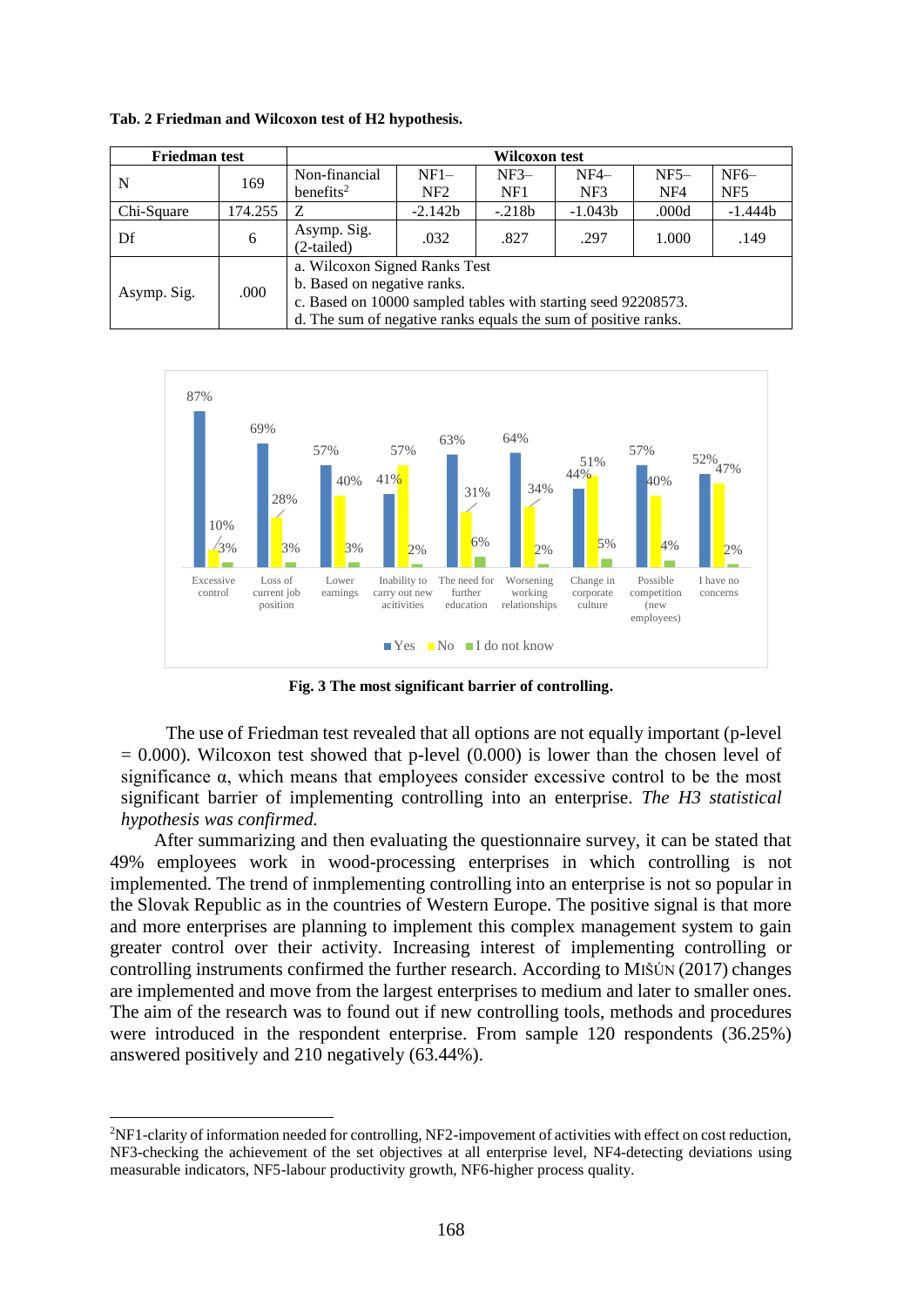| <b>Friedman test</b>                                |         | Wilcoxon test              |           |           |           |            |  |  |
|-----------------------------------------------------|---------|----------------------------|-----------|-----------|-----------|------------|--|--|
| N                                                   | 148     | Barriers <sup>3</sup>      | $B1-B2$   | $B3 - B1$ | $B4-B3$   | $B5 - B4$  |  |  |
| Chi-Square                                          | 101.447 | Z                          | $-4.648b$ | $-.906b$  | $-.216d$  | $-1.444^b$ |  |  |
| Df                                                  | 8       | Asymp. Sig. (2-<br>tailed) | .000      | .365      | .829      | .149       |  |  |
| Asymp. Sig.                                         | .000    |                            | $B6 - B5$ | $B7 - B6$ | $B8 - B7$ | $B9 - B8$  |  |  |
|                                                     |         | Z                          | $-4.648b$ | $-.906b$  | $-.216d$  | $-1.444^b$ |  |  |
|                                                     |         | Asymp. Sig. (2-<br>tailed) | .000      | .365      | .829      | .149       |  |  |
| a. Wilcoxon Signed Ranks Test                       |         |                            |           |           |           |            |  |  |
| b. Based on negative ranks.                         |         |                            |           |           |           |            |  |  |
| c. Based on 10000 sampled tables with starting seed |         |                            |           |           |           |            |  |  |
| 562334227.                                          |         |                            |           |           |           |            |  |  |
| d. Based on positive ranks.                         |         |                            |           |           |           |            |  |  |

**Tab. 3 Wilcoxon and Friedman test of H3 hypothesis.**

With the implementing controlling, many changes are coming to an enteprise, which can also cause some concern about this system. For this reason, the aim of the questionnaire survey was to find out what financial and non-financial benefits and barriers are seen by employees in controlling. The results of the questionnaire survey showed that employees do not see any financial benefit in controlling implementation; on the contrary, controlling for them constitutes the improvement of activities with effect on cost reduction. The findings are consistent with the results of the survey according to SEDLIAČIKOVÁ *et al.* (2018). It should be noted that while 72% of employees do not see any financial benefit in implementing controlling (confirmed by the H1 hypothesis), the same percentage perceives an increase in enterprise result as a significant financial benefit, which will ultimately be reflected in the compensation system. According to WRUCK (2001) behavioral changes on the parts of individuals are required for organizational change, and compensation systems affect behavior. Thus, it is critical to consider the role that compensation systems play in the process of organizational change and why establishing a strong, positive relation between rewards and performance is critical to bringing about value-creating organizational change.

Employees consider excessive control to be the most significant barrier of controlling implementation. According to ČAMBALÍKOVÁ and MIŠÚN (2017) command-and-control techniques are no longer enough in competitive in competitive environments where creativity and employee initiative are critical to business success. Their research has shown that the respondents with negative attitude while they are being controlled mentioned the lack of trust, lack of information, poor cooperation and great time consumption. Respondents who have a neutral attitude while they are being controlled understand the need of control and they take it as a natural part of processes. A proper control can have a positive effect and improve the state of things and they can also get some feedback to learn by their own mistakes. Respondents with a positive attitude to the control declared that it can help them to achieve the goals and plans, to increase the sense of responsibility and motivation and it can be beneficial to their professional growth. VERBURG *et al.* (2018) add controls may enhance employee performance both directly and through enhanced trust. This suggests that the link between control systems and trust is sensitive and related to the way in which behavior is controlled.

The fear of excessive control is to some extent justified and predictable. Employees

-

<sup>3</sup>B1-excessive control, B2-loss of current job position, B3-lower earnings, B4-inability to carry out new activities, B5-need for further education, B6-worsening working relationships, B7-change in corporate culture, B8-possible competition (new employees), B9-no concerns.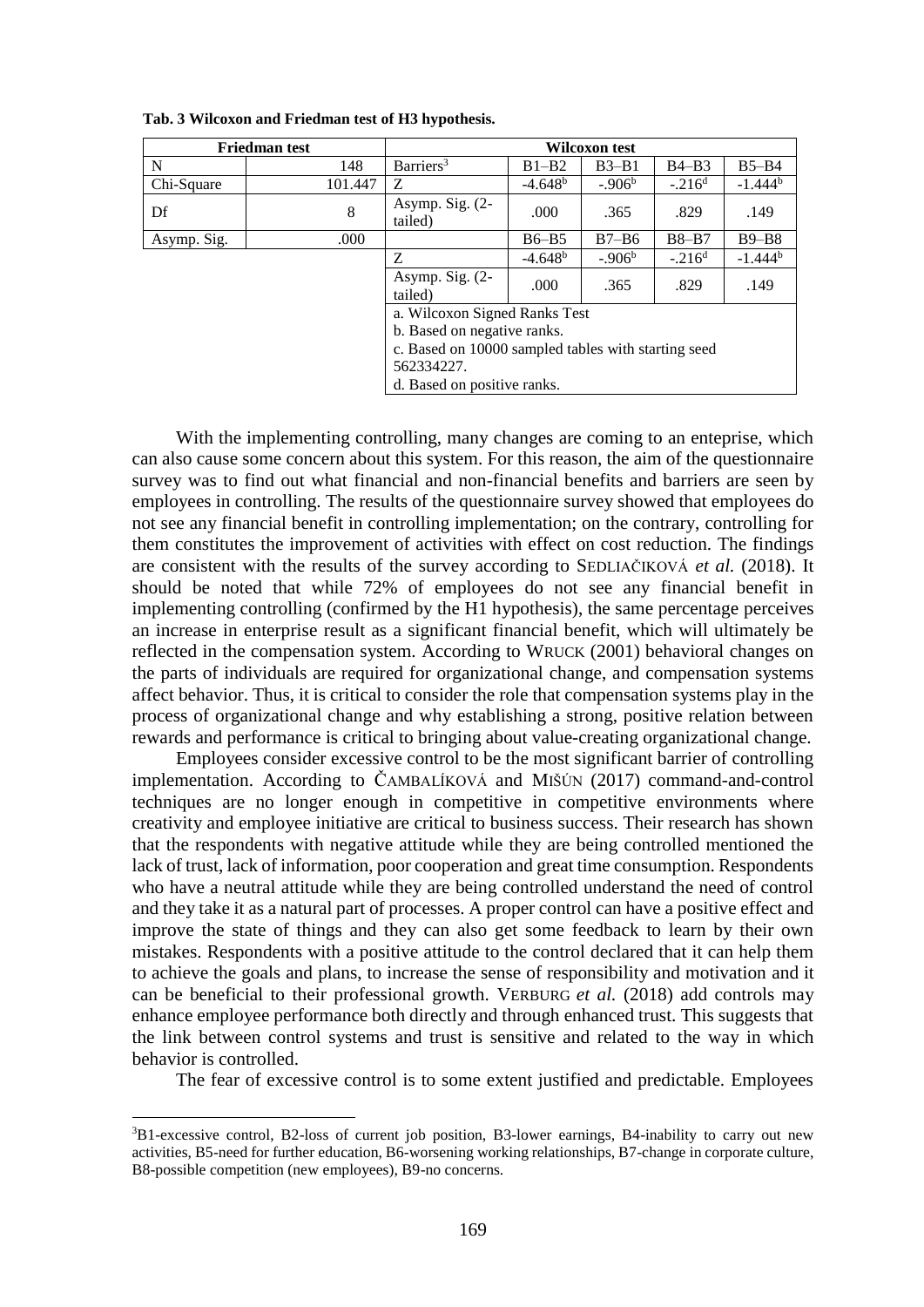can feel less freedom, which can result in workplace conflicts. Employees are also worried about losing their current job positions due to a lack of skills or knowledge. This concerns can be avoided by properly informing employees about the changes to be made to the enterprises. The results are consistent with findings of authors BENABOU *et al.* (2012) and DEGEEST *et al.* (2017). According the authors, if there is insufficient employee awareness at all levels at the workplace and communication is abstaining, this can lead to worsening the working relationships at workplaces.

The research focusing on the psychological factors affecting employees in the implementation and enforcement phase in an enterprise shows that controlling is not a common managemen tool. Controlling will be fully functional in the enterprises when the psychological aspect of its implementation is systematically addressed, based on the partnership position of internal stakeholders in an enterprise, on mutual communication and discussion. Very important is the timely awareness of the planned changes by managers and owners, so that workers do not create their own conclusions and attitudes based on partial information that has penetrated the lower hierarchical levels of an enterprise, thus creating a distorted picture of upcoming changes (KLEMENTOVÁ - SEDLIAČIKOVÁ 2017, KLEMENTOVÁ *et al.* 2017).

MINÁROVÁ *et al.* (2015) add that emotional intelligence may help owners and managers solve problems by using logic and emotions, be more flexible in changing conditions, help colleagues at the workplace express their needs, think and respond to problematic employees with consideration, maintain positive and optimistic attitude, and constantly learn how to improve themselves, as well as their relations at the workplace, which is fundamental for success of the enterprise.

With implementing controlling system into the business practice of wood-processing enterprises, it is important to ensure that it consists of at least three phases ledding to stakeholders´ preparation for change management. In the *pre-implementation phase*, it is necessary to set the main objective of controlling with focus on long-term viability of the enterprise. Following the main objective, management needs to conduct an in-depth analysis of the current situation in order to detect management weaknesses. The main task of the top management is also to choose the most suitable way of implementing the controlling, while implementation within individual departments seems to be the most reliable way in view of the employees' concerns. It is also necessary to have a controller who will manage the entire implementation process, ensure its smooth functioning and inform the top management in a timely manner of any deviations. The next step is to select the adequate control software that is the choice between professional control software and Microsoft Excel-based software support. The implementation of controlling also entails a change in the employee motivation system and the need to inform them of upcoming changes in order to avoid conflicts and misunderstandings. The role of the controller should also be to familiarize employees with the benefits of controlling, which could contribute to a succesfull process of implementing controlling and creating a positive working atmosphere. During the *control implementation phase*, the controller is responsible for ensuring rational distribution of activities between individual departments or to entrust this task to the heads of individual departments. Within this phase, the competencies of the individual employees are reviewed, the position of which may be different in the innovated organizational structure compared to the original one. After determining and allocation tasks, competences and responsibilities between employees, they are trained with regard to new conditions. The situation may arise where some working positions will require a higher degree of education or change management lead to the creation of new positions with the need for additional training of current employees. As the next step, controll software is modified by the supplier to include updated information from the performed analyses, including information provided by the top management and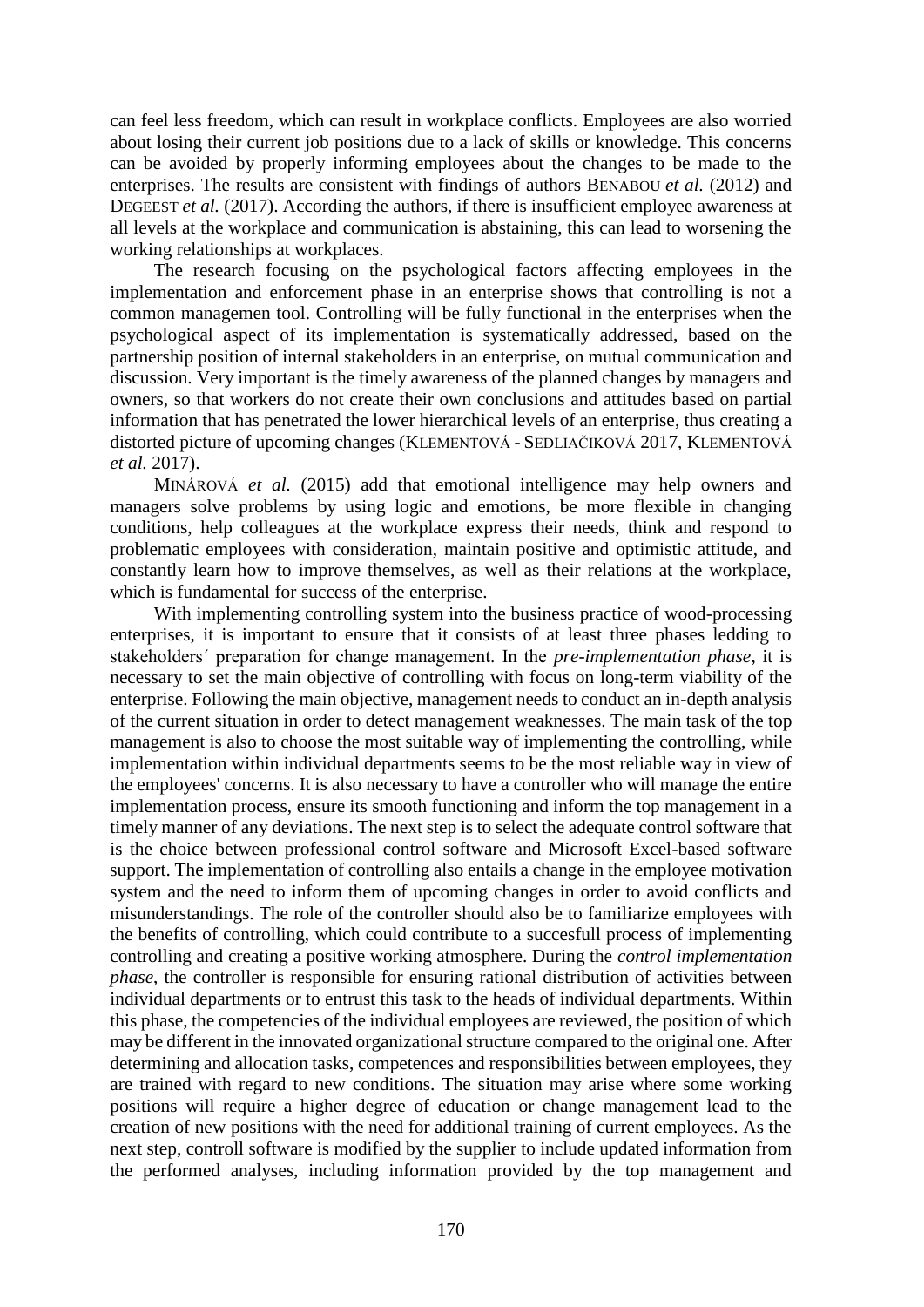controller, respectively all internal data from originally used programs is imported into the software. For the smooth implementation of controlling, it is necessary to reassess and innovate the way of communication between individual departments and the top management.The final step of the implementation phase of the controlling is the application of the trial version of the controlling into a particular enterprise area. The top management and the controller observe empoloyees´ responses and feelings connected with implementing controlling and detect any deviations that could not be predicted in advance. In this step, cooperation of all stakeholders is essential. The *final phase* is associated with the elimination of errors and deviations in the trial version of the controlling implementation. The role of the controller is to carry out an in-depth control to detect errors and to set out variant solutions to prevent their reoccurrence. The controller is responsible for informing management of the results of in-depth analysis and their impact on the enterprise. Its role is to make suggestions to the management with an emphasis on areas that need to be improved for the smooth running of controlling. The enterprise´s management should, after consultation with the controller, inform employees of the results and prepare them for the gradual extension of control activities to multiple areas. The final version of controlling implementation is its introduction into the whole enterprise, in which it has its unique position and creates a complex management system. The whole process of implmenting controlling is completed by its active use in an enterprise. The use of controlling in an enterprise should be succesfull, positive perceived and respected by employees by following all the previous steps.

SEDLIAČIKOVÁ (2018) is also in favor of dividing the process of controlling implementation into several successive phases. She emphasizes the need to communicate ideas and changes with employees during all phases, as employees will ultimately be the ones who will use this management tool.

#### **CONCLUSION**

Controlling as such does not have a very large representation in the territory of the Slovak Republic. Many enterprises perceive this system only as a control system. However, controlling can be understood as a process of management and coordination aimed at supporting the management not only of the enterprise but also of management in the planning and implementation of business activities. Controlling has come to us from Western Europe, where its use is commonplace.

The issue of controlling and the psychological aspects affecting the enterprise employees during its implementation is a very current and quite extensive topic. It is necessary to look at controlling not only in economic terms in the context of its financial and non-financial benefits, but also psychological. By combining these two sciences, it is possible to create conditions in an enterprise that will have a positive impact on all stakeholders.

#### **REFERENCES**

BÉNABOU, R., TIROLE J. 2002. Self-confidence and personal motivation. In Quarterly Journal of Economics, 2002, 117(3): 871-915.

ČAMBALÍKOVÁ, A., MIŠÚN, J. 2017. The importance of control in managerial work. In International Conference Socio-Economic Perspectives In The Age Of XXI Century Globalization, Tirana: University of Tirana,  $2017$ , pp.  $218-229$ .

DEGEEST, D. S., FOLLMER, E. H., WALTER, S. L., O´BOYLE, E. H. 2017. The benefits of benefits: A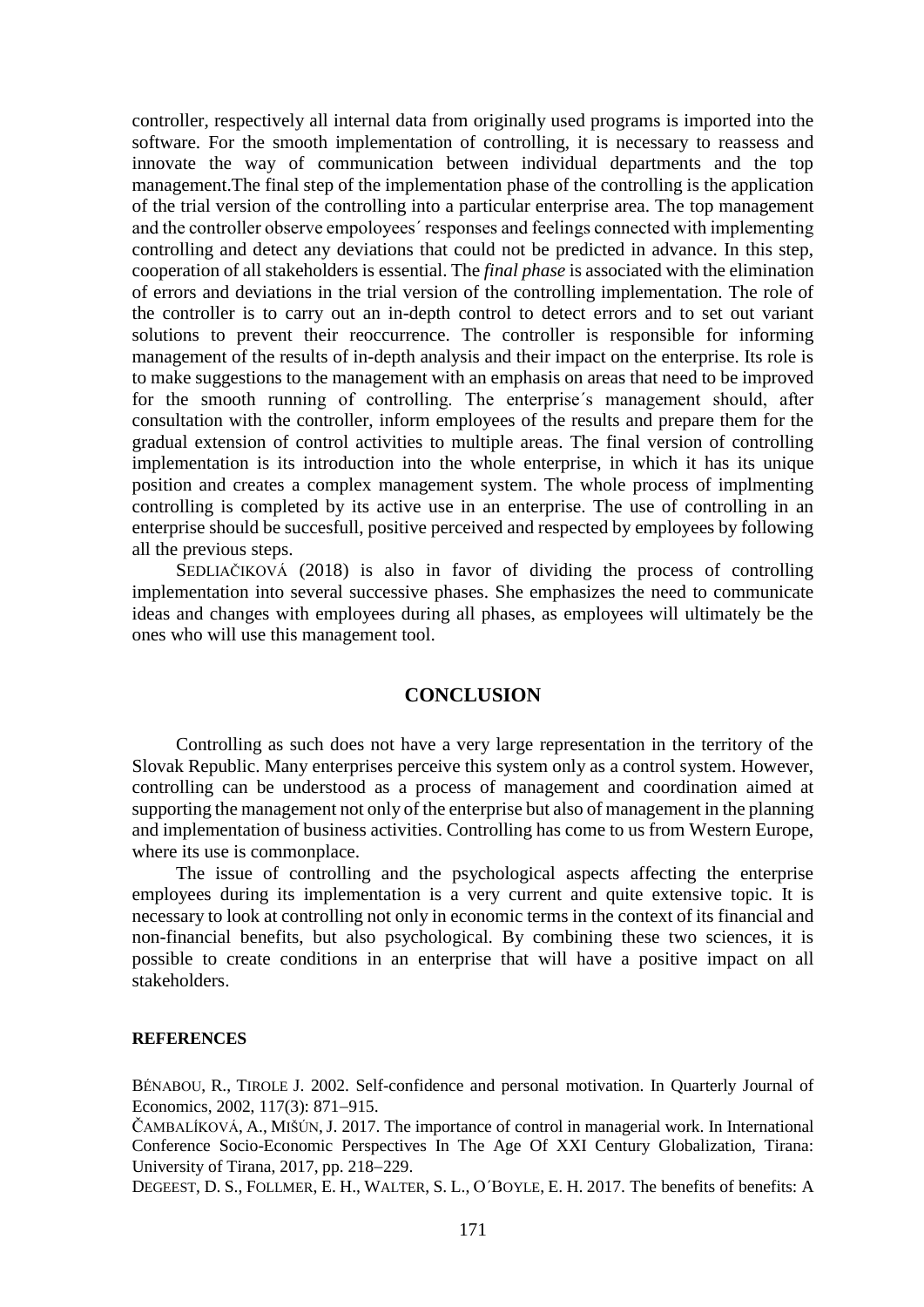dynamic approach to motivation-enhancing human resource practices and entrepreneurial survival. In Journal of Management, 2017, 43: 2303-2332.

ESCHENBACH, R. 2004. Controlling. Praha: ASPI Publishing.

HAJDÚCHOVÁ, I., SEDLIAČIKOVÁ, M., HALAJ, D., KRIŠTOFÍK, P., MUSA, H., VISZLAI, I. 2016. Slovakian forest-based sector in the context of globalization. In BioResources, 2016, 11(2): 48084820.

HAVLÍČEK, K. 2015. The main parameters of controlling in small and medium-sized enterprises. In Proceedings of the 9th International Conference, European Entrepreneurship Forum 2015, Efficiency in the Private and the Public Sector. Praha: NEWTON COLL AS, 2015, pp. 66–74.

JÁNSKÁ, M., CELER, C., ZAMBOCHOVÁ, M. 2017. Application of corporate controlling in the Czech Republic. In Scientific papers of the University of Pardubice. Series D: Faculty of Economics and Administration, 2017, 24(40): 61-70.

JELAČIĆ, D., ŠATANOVÁ, A., SEDLIAČIKOVÁ, M., ZÁVADSKÝ, J., ZÁVADSKÁ, Z. 2015. [Process Model of Quality Cost Monitoring for Small and Medium Wood-Processing Enterprises. In](http://apps.webofknowledge.com/full_record.do?product=WOS&search_mode=CitationReport&qid=3&SID=D58DixzzXyQ9q5BCmzX&page=1&doc=10)  [Drvna Industrija, 2015, 66\(4\):](http://apps.webofknowledge.com/full_record.do?product=WOS&search_mode=CitationReport&qid=3&SID=D58DixzzXyQ9q5BCmzX&page=1&doc=10) 329-338.

KLEMENTOVÁ, J. 2017. Globalization trends in the enterprise management with an emphasis on the socio-economic factors. In 17<sup>th</sup> international scientific conference Globalization and its socioeconomic consequences: proceedings, Žilina: Žilinská univerzita v Žiline, 2017, pp. 945–952.

KLEMENTOVÁ, J., SEDLIAČIKOVÁ, M. 2017. Kontroling v kontexte jeho psychologických vplyvov na zamestnancov podniku. In Sociálne, ekonomické a etické aspekty súčasnej spoločnosti (národný aj medzinárodný kontext): zborník vedeckých príspevkov z medzinárodnej vedeckej konferencie Vysokej školy medzinárodného podnikania ISM v Prešove, 2017, 47–62.

KLEMENTOVÁ,J., BENČIKOVÁ, D., SEDLIAČIKOVÁ, M. 2017. Psychological aspects of controlling in micro and small enterprise. In Management and economics in manufacturing: proceedings of scientific papers, Zvolen: Technická univerzita vo Zvolene, 2017, 102–109.

KOZEL, R. 2006. Moderní marketingový výzkum: nové trendy, kvantitativní a kvalitativní metody a techniky, průbeh a organizace, aplikace v praxi, přínosy a možnosti. Praha: Grada Publishing, a.s.

MINÁROVÁ, M., MALÁ, D., SEDLIAČIKOVÁ, M. 2015. Emotional Intelligence of Managers. In Procedia Economics and Finance, 2015, 26: 119–123.

MIŠÚN, J. 2017. Changes in management function of control. In International Conference Socio-Economic Perspectives In The Age Of XXI Century Globalization, Tirana: University of Tirana, 2017, pp. 204--217.

RATANOVA, I., ZHUKOVSKAYA, C. 2011. Controlling as a Tool for Increasing of the Efficiency of Business Management of Small and Medium-Sized Enterprises in Latvia. In Proceeding of the International Conference "New Socio-Economic Challenges of Development in Europe. Riga: University of Latvia,  $2011$ , pp.  $233-239$ .

REBEKA E., INDRADEVI R. 2015. A Study on Perception of Employees during Change in an Organization. In Mediterranean Journal of Social Sciences, 2015, 6(1): 72–79.

SEDLIAČIKOVÁ M. 2011. Forecasting of financial situation in a wood-working company. In Acta Facultatis Xylologiae Zvolen,  $2011, 53(2)$ : 93-101.

SEDLIAČIKOVÁ, M., VACEK, V., SOPKOVÁ, E. 2015. How Slovak small and medium enterprises perceive financial controlling. In Procedia Economics and Finance, 2015, 26: 82–85.

SEDLIAČIKOVÁ M., MORESOVÁ M., BIKÁR M., BENČIKOVÁ D. 2017. How the internal stakeholders perceive the implementation of controlling. In Ekonomicko-manažérske spektrum, 2017, 11(2):  $32 - 44.$ 

SEDLIAČIKOVÁ, M. 2018. Kontroling v praxi podnikov v kontexte psychologických aspektov vnímania jeho bariér a prínosov internými záujmovými skupinami. Zvolen : Technická univerzita vo Zvolene.

SEDLIAČIKOVÁ, M., ŠATANOVÁ, A., MORESOVÁ, M. 2018. How employees perceive controlling in the context of globalization. In 18<sup>th</sup> international scientific conference Globalization and its socioeconomic consequences: proceedings, Žilina: Žilinská univerzita v Žiline, 2018, pp. 342–349.

SHATALOVA T. N., CHEBYKINA M. V., ZHIRNOVA T. V., BOBKOVA E. Y. 2013. Controlling as a Tool for Implementation of the System for the Enterprise Resource Potential Management in its Capitalized Form. In World Applied Sciences Journal, 2013, 27(4): 444–447.